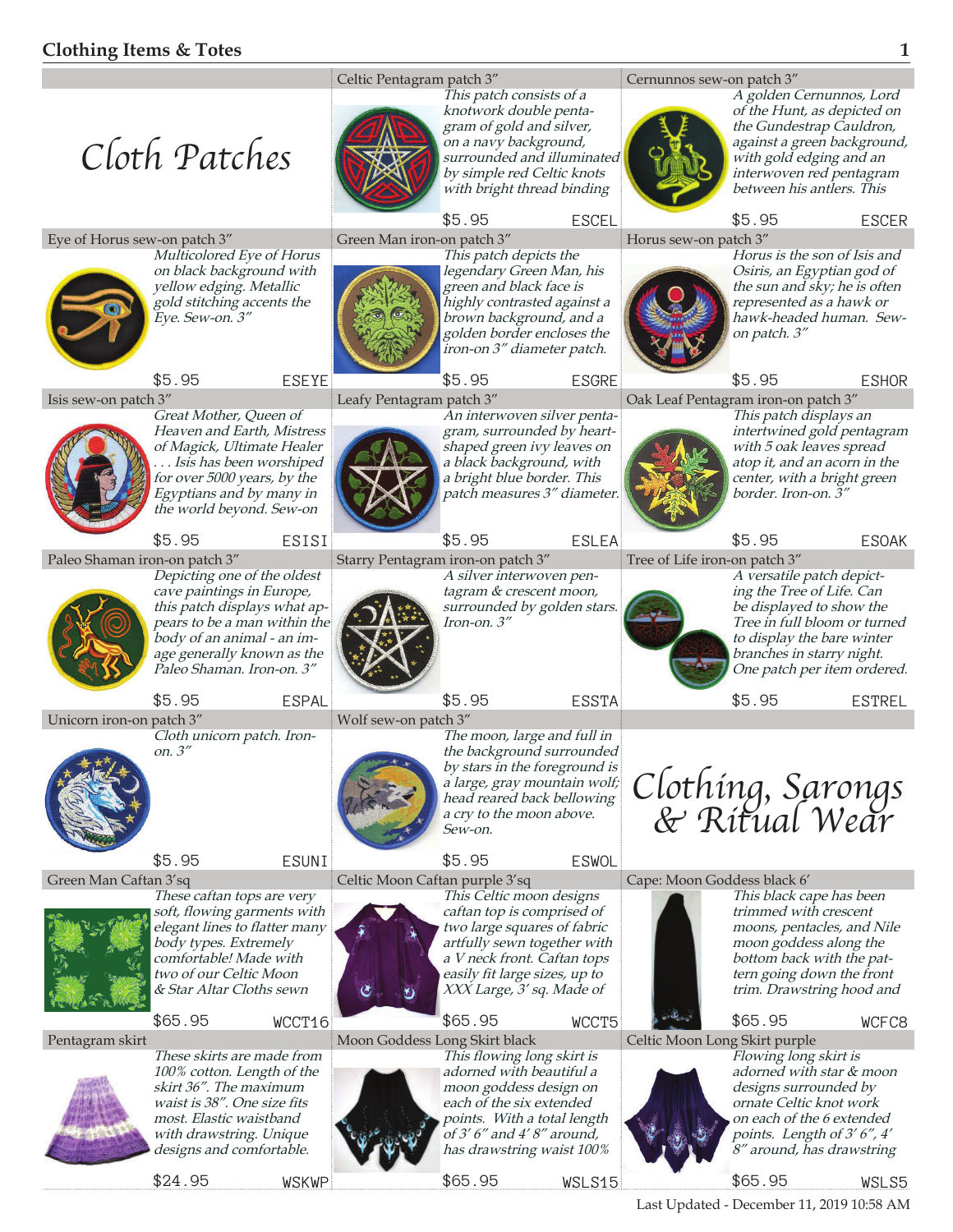## **Clothing Items & Totes 2**

\$13.95 RB2955



\$13.95 RB2956

\$8.95 RB74DR

Last Updated - December 11, 2019 10:58 AM